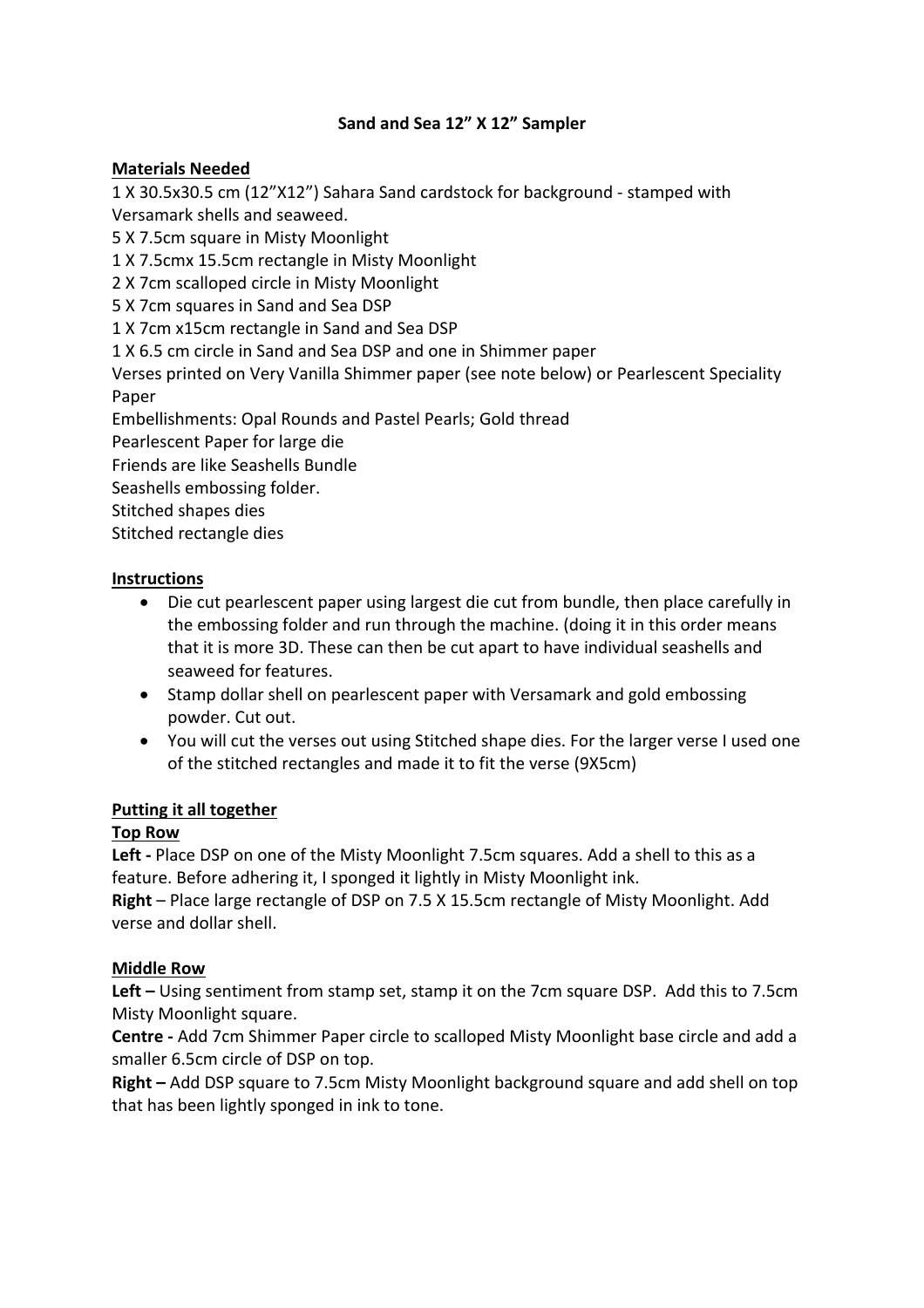## **Bottom Row**

**Left –** Add DSP to 7.5 Misty Moonlight square and verse as top layer. I added a shell embossed in Versamark and Gold embossing powder to bottom right of square.

**Middle –** Add DSP to 7.5cm Misty Moonlight square and largest shell sponged in Versamark and Gold to highlight it on the top.

**Right –** Add 7cm DSP circle to Misty Moonlight scalloped base circle and add verse on top. I added one of the small shells (sponged with inks) as an embellishments.

#### **To Assemble**

Place all feature pieces onto background in preferred order and glue down and add pearls and opals and gold thread as you wish. Place in frame.

#### **To make Very Vanilla Shimmer Paper**

1 piece of Very Vanilla cardstock. Fill a spritzer with Isocol and add a few drops of Frosted White Shimmer paint. Shake well and spritz the Very Vanilla and allow to dry before using.